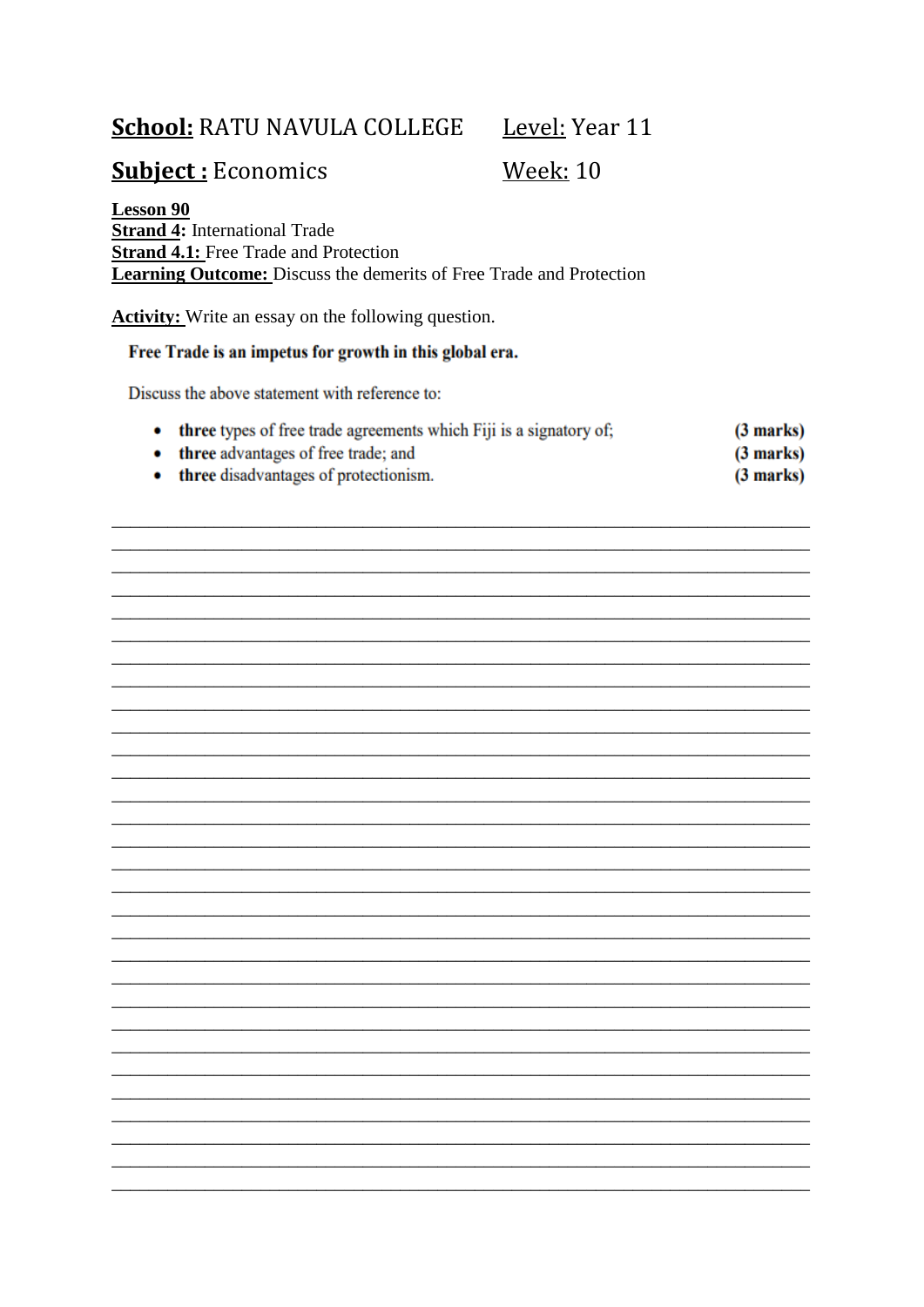**Lesson 91**

**Strand 5:** Economic Growth **Strand 5.1:** Economic Growth Learning Outcome: Describe the sources of Economic Growth.



# **ECONOMIC GROWTH**

It is simply the increasing ability of a nation to satisfy the material wants of its people over a period of time. It refers to increase in productive capacity of a nation.

## **Sources of Economic Growth:**

A nation can expand its productive capacity through:

## 1. Increase in the Quantity of Its Resources

The quantity of land can be increased through the discovery, development and use of new natural resources. Likewise, the bringing of once unproductive land into use, such as, draining of swamps, clearing of scrubs for grazing purposes and the development of irrigation.

#### 2. Improvements in the Quality of Its Resources

The quality of the labor force, have traditionally been considered as one of the most important sources of economic growth. However, a large, well trained workforce means increased opportunities for specialization and a greater potential output for goods and services.

A well-educated, high skilled workforce is conducive to high levels of productivity and real output. It is also more competent, more adaptable to change, and has a greater capacity for innovations.

#### 3.Technological Progress

- An economy must undertake capital accumulation in order to increase its productive capacity. Thus, requiring net investment which can result in greater potential output of goods and services and an even greater rate of economic growth.

- Therefore, the application of new technology generally involves the use of new, improved capital productivity and contributing to higher rates of economic growth.

#### Activity:

1. Discuss two sources of economic growth.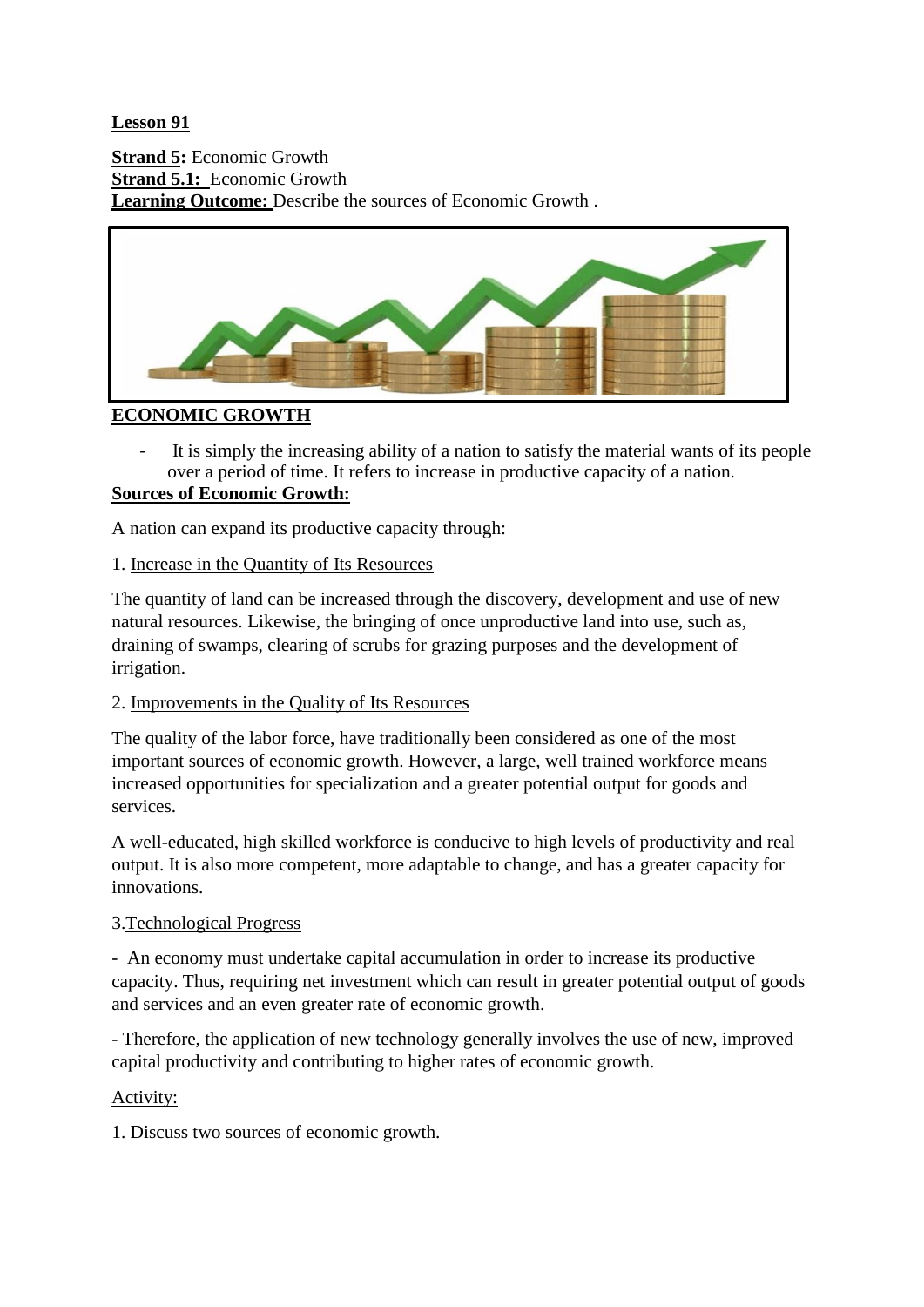**Lesson 92 Strand 5.1:** Economic Growth **Strand 5.1 : Economic Growth** Learning Outcome: Describe the indicators of Economic Growth

## **Indicators of Economic Growth**:

#### 1. Real GDP Per Capita

Allowance for population changes can improve the usefulness of Real GDP as a good indicator of the rate of economic growth. As such, it will become more reliable measures of Economic growth. Furthermore, it will allow comparison of growth rates between different countries.

#### 2. Real GDP Per Capita

Measures the value of real goods and services available on average to each member of the

population. Alternatively known as real income per capita.

#### 3. Real Per Capita Consumption Expenditure

Attempts to measure the standard of living in terms of the quantity of consumer goods and services purchased per household. Thus, rising consumption per capita indicates increasing levels of want satisfaction among the consumers.

#### 4. Real Productivity Growth

Indicates the rate of increase in the volume of goods and services per person in the labour force, thus, rising in productivity levels indicates that society is potentially capable of satisfying more of its material wants over time.

## 5. Real GDP Per Capita Adjusted For The Terms Of Trade

This improves the accuracy of Real GDP per capita as an indicator of improvement in the standard of living by measuring the goods and services which are available to consumers through international trade. Such adjustment is considered due to the exclusion of imports from GDP.

#### 6. Measure Of Economic Welfare And Physical Quality Of Life Index

Measure of Economic Welfare focuses on the consumption of goods and services, inclusive of the estimated value of household activities, leisure with associated cost of pollution and environmental damage.

7. Physical Quality of Life Index measures a nation's standard of living in terms of its ability to meet the basic needs of its people

#### **Activity**

1. Differentiate between Real GDP per capita consumption expenditure and Real GDP per capita.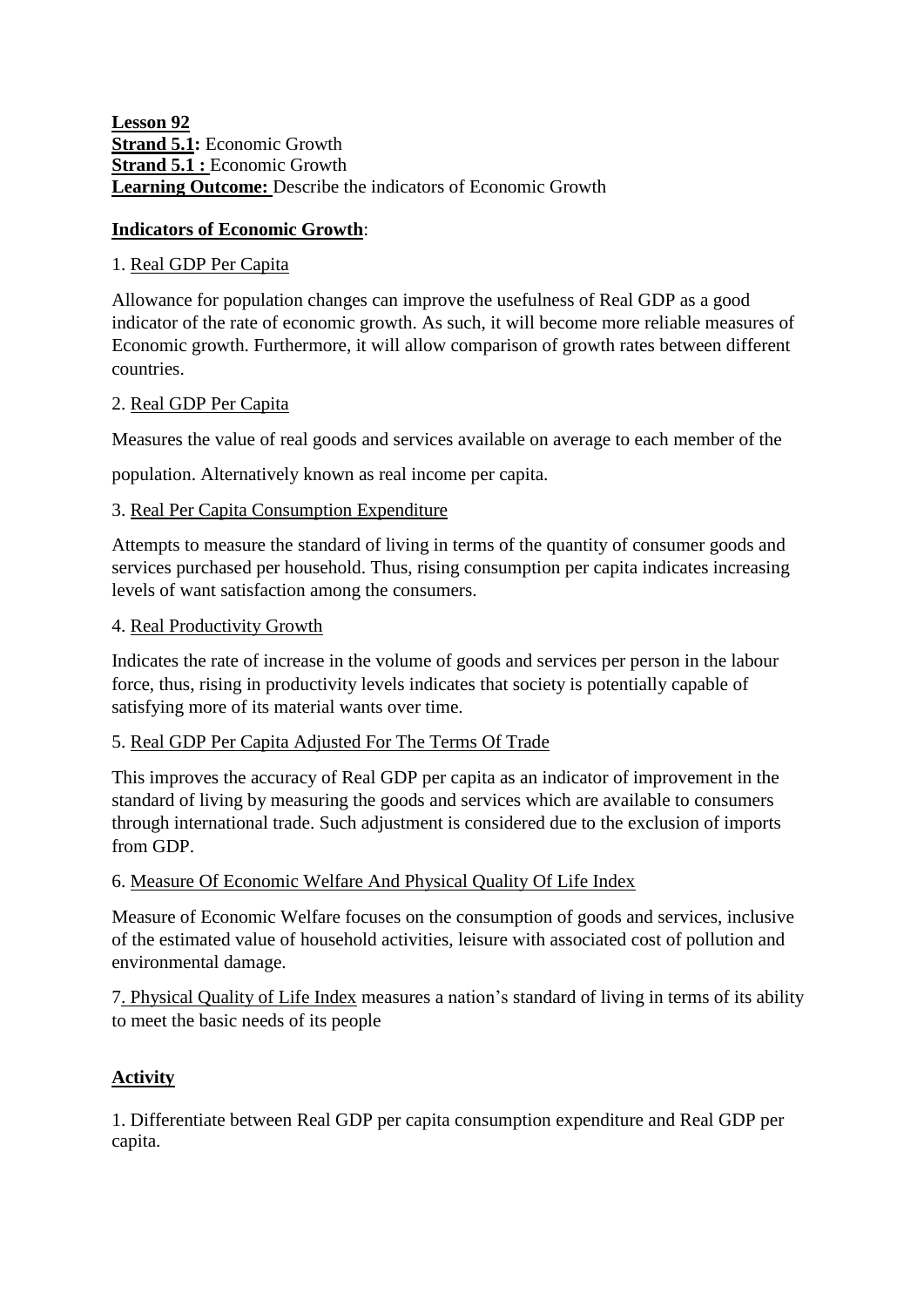#### **Lesson 93 Strand 5:** Economic Growth **Strand 5.1:** Economic Growth Learning Outcome: Describe the benefits of Economic Growth

## **The Benefits of Economic Growth**

#### 1. Improve Standard Of Living

Results in higher material well-being, where there is greater volume and variety of consumer goods and services, improvement in the quality of goods, better standard of health and nutrition with improved housing conditions.

#### 2.Increased Employment Opportunities

Economic growth provides improved employment opportunities for an expanding workforce, where structural changes accompany development of new markets; expansion of existing ones, giving rise to new avenues of employment in some sectors and growing employment opportunities in others.

#### 3. Improved Economic And Social Mobility

Economic Mobility of Resources refers to the ease with which resources move between avenues of employment, resulting in a more flexible economy promoting structural change conducive to rapid economic growth. Social Mobility brings forth rising income, improve access to higher education and a wider range of occupational choice allowing individuals to move easily between social groups.

#### 4. Increased Social Welfare

With economic growth is a greater provision for the elderly, sick and unemployed. Thus, rising incomes and expenditures accompanying growth provide increased tax revenue for the government, therefore, increasing transfer payments, which reduce income inequalities.

#### 5. Increase Participation In International Trade

- Economic growth allows each country to participate more fully on world trade to enjoy the advantages of specialization. These advantages are found in greater volume and variety of commodities available for consumption, greater access to raw materials and more efficient use of resources and transfer of new technologies.

#### 6. Increase Assistance to Less Developed Countries

Rising real incomes and increasing participation in trade, make it possible for developed nations to contribute towards the growth and well-being of less developed nations.

#### Activity:

1. What does increased social welfare mean?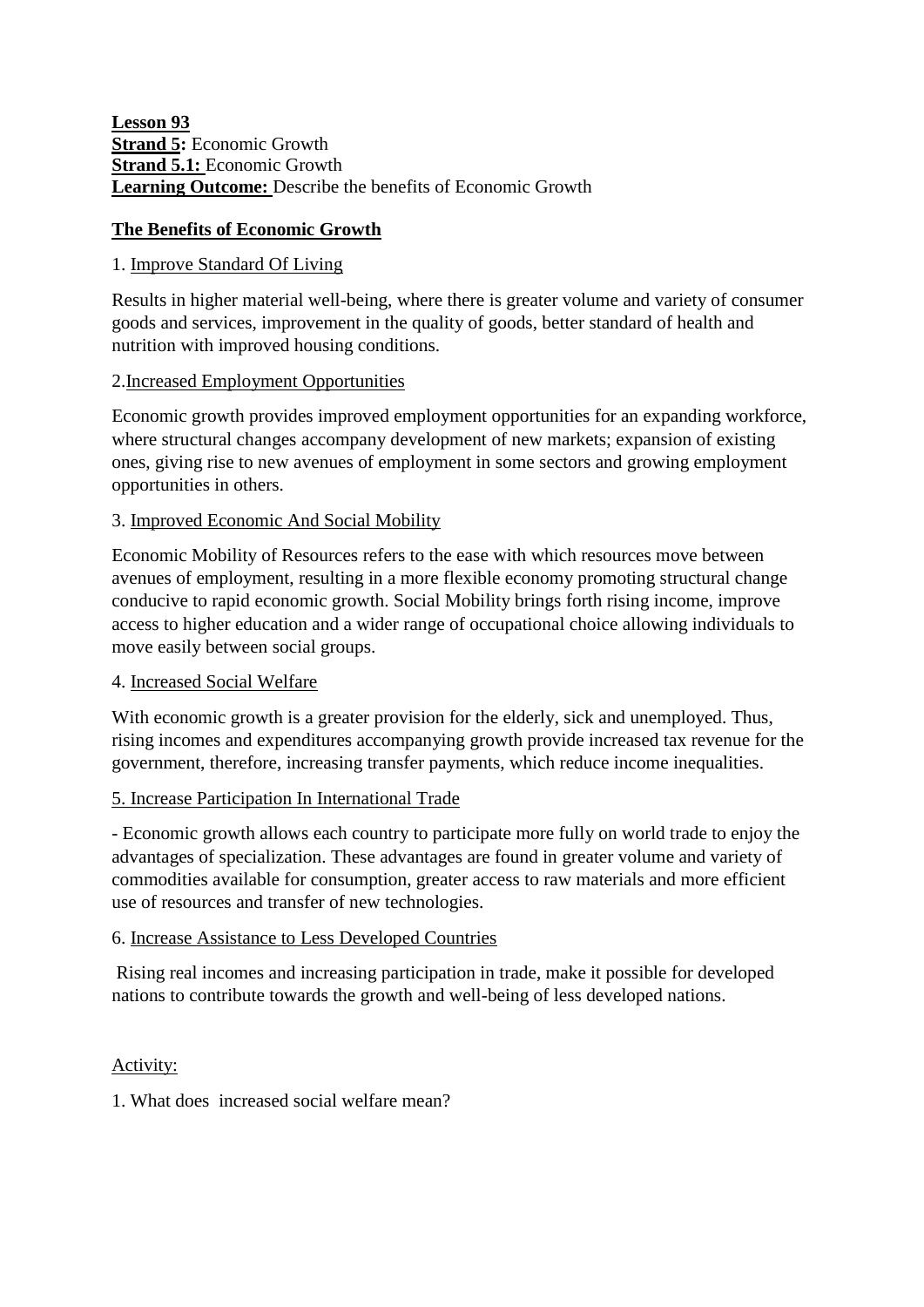**Lesson 94 Strand 5:** Economic Growth **Strand 5.1:** Economic Growth **Learning Outcome:** Describe the costs of Economic Growth

## **The Costs of Economic Growth**

## 1. Harmful Externalities And Social Cost

- Externalities refer to those costs and benefits associated with production and consumption of certain commodities which the price mechanism fails to account. Such cost can include carbon monoxide from cars, chemical waste dump into rivers and sea. These harmful externalities are called Social Cost.

- Social costs are regarded as the worst consequence of economic growth, which falls under two categories, namely those associated with pollution and environmental damage and those with deteriorating quality of life.

#### 2.Structural Unemployment

- It arises because the skills of the unemployed no longer match those required by the employer. Also, is regarded as a serious issue since it involves an important opportunity cost to society, in terms of commodities that the unemployed could have produced.

- It tends to be long term in nature, as the acquisition of new skills takes time and pose particular problems for older workers. However, in a rapidly growing economy, such structural unemployment is inevitable.

## 3 .Lower Current Living Standards

 $\Box$  Capital accumulation involves an opportunity cost of the consumer goods foregone, therefore, effectively sacrificing current living standards. This sacrifice is regarded by many as the prime cost of economic growth.

#### 4. Inflation

- High levels of economic growth are likely to accompany inflation. Which is a threat for it lowers real incomes, increase income inequality and leads to misallocation of resources.

- As the economy approaches full employment, competition between firms for increasingly scarce labor, forces up wages which leads to increase production cost which are borne by consumers, such is known as cost inflation.

- However, inflation can occur because the rate of growth in output is insufficient to meet demand for additional commodities by the people, resulting in demand inflation.

#### 5. Balance of Payments Deficit

- An economy's international competitiveness tends to decline when local rate of inflation exceeded that of trading partners, causing rise to more imports, falling exports and large current account deficit.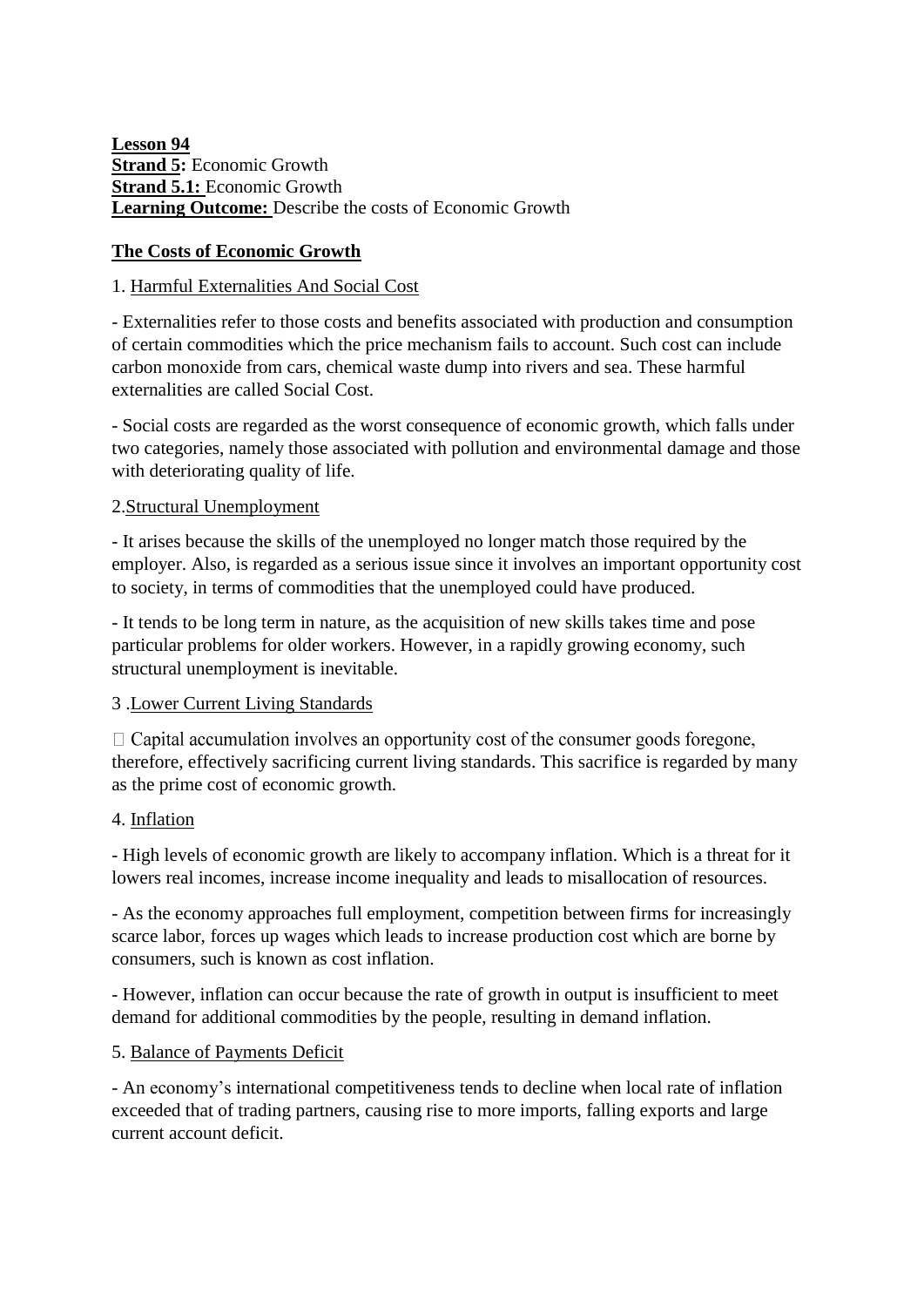- Furthermore, increasing demand for imports tends to put pressure on exchange rate, which can also lead to a rise in foreign debt.

#### 6. Concentration of Economic Power

- Economic growth has been accompanied by expansion of large scale production and monopolies. The growth of monopolies has meant concentration of ownership and control by fewer firms. This has resulted in reduce competition, higher prices and delay technological progress.

- Therefore, monopolies acting on the interest of shareholders rather than those of the government tend to have a significant impact on the economy as a whole.

#### 7. Depletion of Resources

- Rapid economic growth has resulted in excessive use of resources to meet the increasing demand of goods and services for consumers. As such is accompanied by misusing natural resources where there is a small portion left only to cater for future demands.